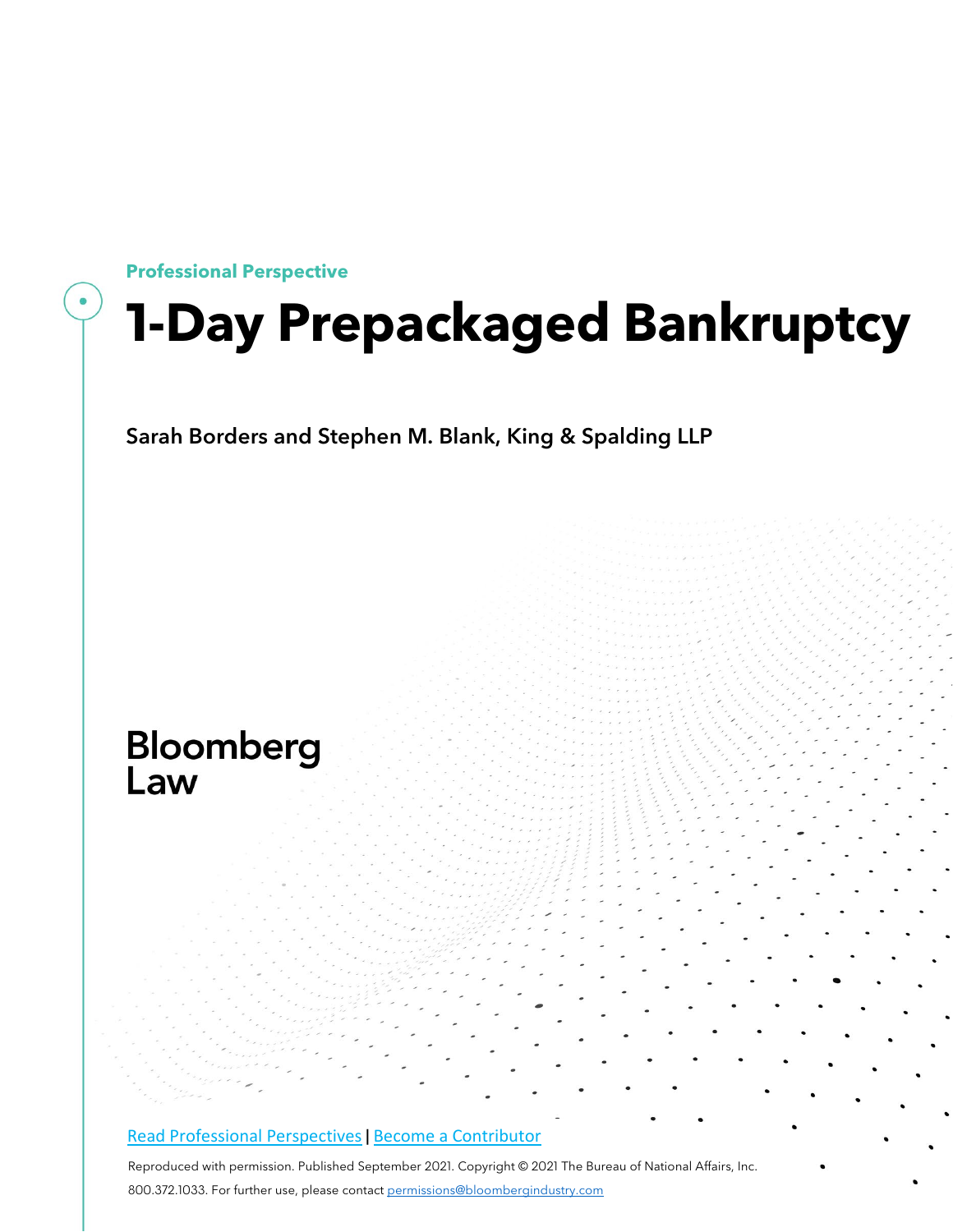## **1-Day Prepackaged Bankruptcy**

*Contributed by Sarah [Borders](https://www.kslaw.com/people/sarah-borders) and [Stephen](https://www.kslaw.com/people/stephen-blank) M. Blank, King & Spalding LLP*

On February 23, 2021, [Belk](https://www.bloomberglaw.com/public/document/BelkIncandBelkDepartmentStoresLPDocketNo421bk30630BankrSDTexFeb23/1?doc_id=X1Q6OAU2KH82) Inc., a privately owned department store, filed for chapter 11 bankruptcy and emerged in approximately 12 hours. Belk's expeditious bankruptcy is emblematic of a growing trend towards super-fast prepackaged bankruptcy cases (1-Day Prepack)—joining the likes of Sungard [Availability](https://www.bloomberglaw.com/public/document/SungardAvailabilityServicesCapitalIncDocketNo719bk22915BankrSDNYM?doc_id=X1Q6O38E3082) Services (19 hours) (Bankr. S.D.N.Y.), [FullBeauty](https://www.bloomberglaw.com/public/document/FULLBEAUTYBrandsHoldingsCorpDocketNo719bk22185BankrSDNYFeb032019C/1?doc_id=X1Q6O2FHDD82) [Brands](https://www.bloomberglaw.com/public/document/FULLBEAUTYBrandsHoldingsCorpDocketNo719bk22185BankrSDNYFeb032019C/1?doc_id=X1Q6O2FHDD82) (23 hours) (Bankr. S.D.N.Y.), Sheridan Holding [Company](https://www.bloomberglaw.com/public/document/SheridanHoldingCompanyILLCandSheridanProductionPartnersIALPDocket/1?doc_id=X1Q6O6J2VC82) I LLC (28 hours) (Bankr. S.D. Tex.), and Mood [Media](https://www.bloomberglaw.com/public/document/MoodMediaCorporationetalandMichaelFZendanIIDocketNo117bk11413Bank?doc_id=X1Q6NS8RDC82) [Corporation](https://www.bloomberglaw.com/public/document/MoodMediaCorporationetalandMichaelFZendanIIDocketNo117bk11413Bank?doc_id=X1Q6NS8RDC82) (30 hours) (S.D. Tex.). This article provides a general overview of a prepackaged bankruptcy, identifies the circumstances and attributes conducive to a 1-Day Prepack, and highlights certain risks and considerations that should be weighed in evaluating whether a 1-Day Prepack is appropriate for a given situation.

## **What is a Prepackaged Bankruptcy?**

Restructurings come in two primary varieties: out-of-court restructurings, such as credit facility amendments, exchange offers, and consensual restructurings of liabilities, and in-court restructurings. An in-court restructuring is a court supervised process that commences with the filing of a petition under chapter 11 of the Bankruptcy Code. A debtor in a chapter 11 case can emerge from bankruptcy through confirmation of a plan of reorganization or liquidation, which requires both satisfying the Bankruptcy Code's confirmation requirements and the ultimate approval of the bankruptcy court. A chapter 11 case can also be terminated by dismissal or conversion to a case under chapter 7.

In-court restructurings include traditional (free fall), prearranged, and prepackaged (Prepack) cases. A free fall, or traditional bankruptcy, generally entails a debtor filing for chapter 11 without a negotiated or agreed-upon path through, and, ultimately, out of, bankruptcy. The debtor ideally uses its time in bankruptcy to negotiate, solicit, and confirm a plan of reorganization or liquidation. A prearranged bankruptcy entails a debtor filing for chapter 11 with an agreement in place regarding the significant terms of a restructuring with certain key creditors, often reflected by a restructuring support or lock-up agreement, and using the chapter 11 in-court process to solicit votes on, and confirm, its plan.

In contrast to a traditional or prearranged bankruptcy, a Prepack is a bankruptcy filing in which a debtor fully negotiates the terms of a chapter 11 plan and solicits votes on its chapter 11 plan from those creditors entitled to vote before the actual bankruptcy filing. This is different from a free fall, where the plan is negotiated, and votes are solicited on the plan, during the bankruptcy case in accordance with the procedures set out by the Bankruptcy Code and applicable rules. Mechanically, the Bankruptcy Code allows pre-filing solicitation of votes on a bankruptcy plan, so long as it is done in accordance with applicable non-bankruptcy law—which generally requires solicitations (and required disclosures) in compliance with applicable federal securities laws. See 11 U.S.C. §§ [1125\(g\),](https://www.bloomberglaw.com/product/blaw/citation/11%20usc%201125) 1126(b).

Practically, the primary benefits of a Prepack are speed, cost, and value. A Prepack is faster, as it can be resolved in hours where a free-fall may take months or even years. A Prepack has lower cost, as the compressed in-court time allows a debtor to reduce costs, including the potential to avoid the appointment, and payment of, official committees. A Prepack also allows greater value preservation, since a Prepack minimizes operational disruptions.

Importantly, Prepacks lend themselves to financial, not operational, restructurings. This is because financial creditors can be easily and efficiently identified, negotiated with, and solicited outside of a bankruptcy proceeding in accordance with applicable securities laws. Creditors who are unimpaired under a plan are deemed to approve such plan, and creditors that receive no distribution under a plan are deemed to reject such plan. In either case, such creditors are not entitled to vote on the plan, which streamlines the approval and negotiation process. As such, Prepacks restructure financial debt, and operational related debts ride through the case unimpaired so as to avoid needing to identify, solicit, and negotiate with such creditors.

## **Attributes Relevant to a 1-Day Prepack**

A review of the 1-Day Prepacks, and their respective particulars, highlights three crucial considerations in evaluating the potential for a 1-Day Prepack to a given situation: compliance with notice requirements and due process, available venue, and the scope of creditor impairment and related objections. Note that, to date, no requirement has emerged requiring special circumstances to approve a 1-Day Prepack. To the contrary, Judge Drain noted that such a finding is not required. Hr'g Tr. In re: Sungard [Availability](https://www.bloomberglaw.com/public/document/SungardAvailabilityServicesCapitalIncDocketNo719bk22915BankrSDNYM/1?doc_id=X1ONISVM36L9H993GHQTMQ929BN?fmt=pdf) Services, Case No. 19-22915-RDD, 30:12-14 (May 2, 2019). However, circumstances that